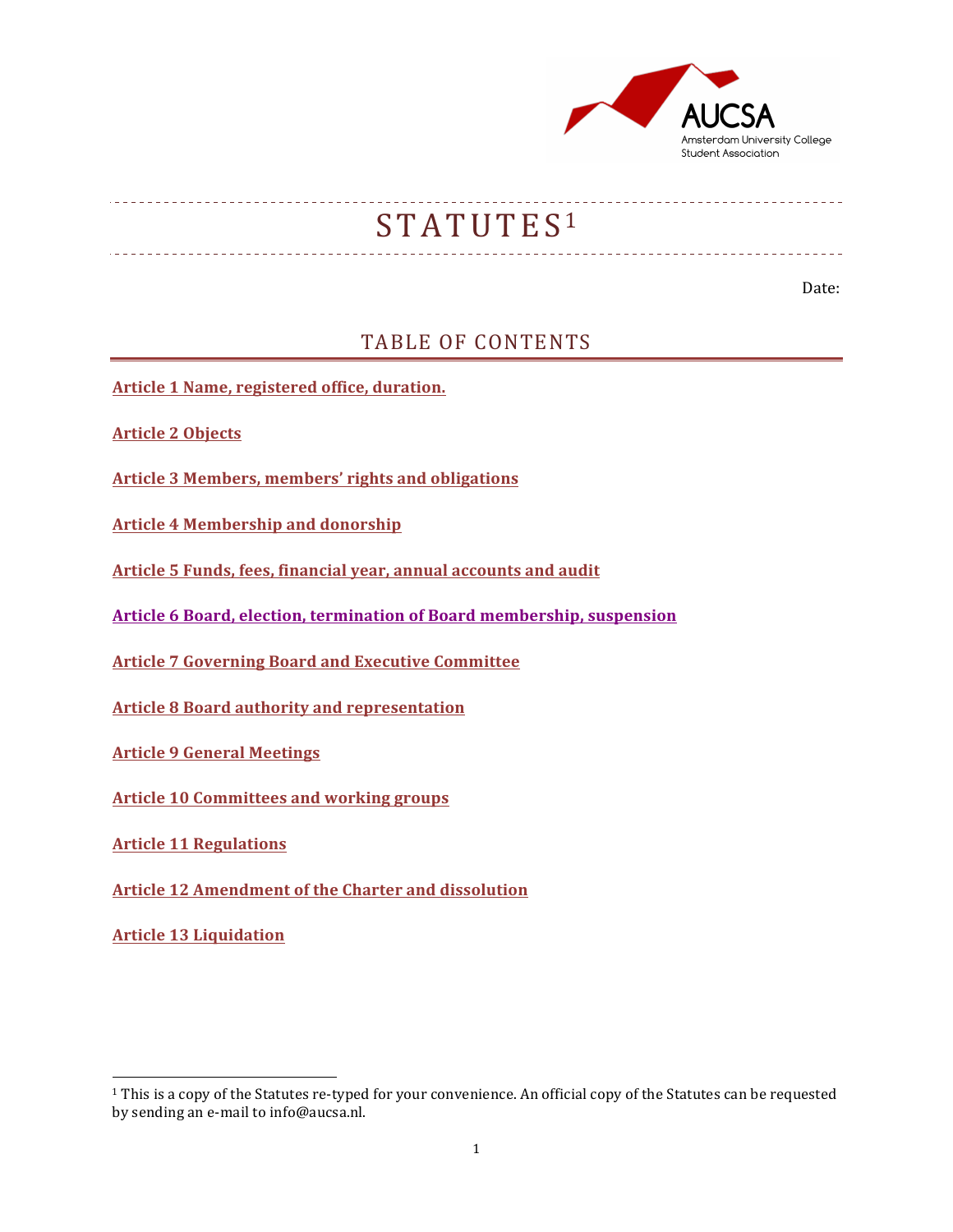

# **CHARTER:**

#### **Article 1 Name, registered office, duration**

- 1. The name of the association shall be: **Amsterdam University College Student Association**, abbreviated as: **'AUCSA'** (hereinafter to also be referred to as: 'the Association').
- 2. The Association shall be tied to the students of Amsterdam University College.
- 3. Its registered office shall be located in Amsterdam.
- 4. The Association was formed on the eighth of September, two thousand and ten, and has been established for an indefinite period of time.

### **Article 2 Objects**

- 1. The Association's objects shall be to represent the interest of students studying at Amsterdam University College (hereinafter to be referred to as: 'AUC'), located in Amsterdam, in the broadest sense of the word and with a view to AUC's mission and vision.
- 2. The Association shall seek to achieve its objects by:
	- a. improving contacts between AUC students themselves and between students and other members of the faculty community by organizing meetings;
	- b. forming associations or sub-associations (or causing these to be formed) and acting as the umbrella organization for these associations and sub- associations;
	- c. actively having students participate in various committees within the associations or sub-associations;
	- d. maintaining contacts with organizations relating to the Association's objectives.

## **Article 3**

## **Members, members' rights and obligations**

- 1. The Association shall have:
	- ordinary members;
	- honorary members; and
	- donors
- 2. Students registered at AUC shall be ordinary members.
- 3. Honorary members shall be persons who, because of their special service to the Association, have been appointed as such by the General Membership Meeting. Honorary members shall be appointed on the Board's recommendation or pursuant to a written request submitted to the Secretary by at least ten percentage  $(10\%)$  of the ordinary members.
- 4. Donors shall be persons who have expressed to the Board their willingness to support the Association through monetary contributions and who, at their request, have been admitted as donors.
- 5. The Board shall maintain a register which includes the names and electronic (or other) addresses of all the members and donors.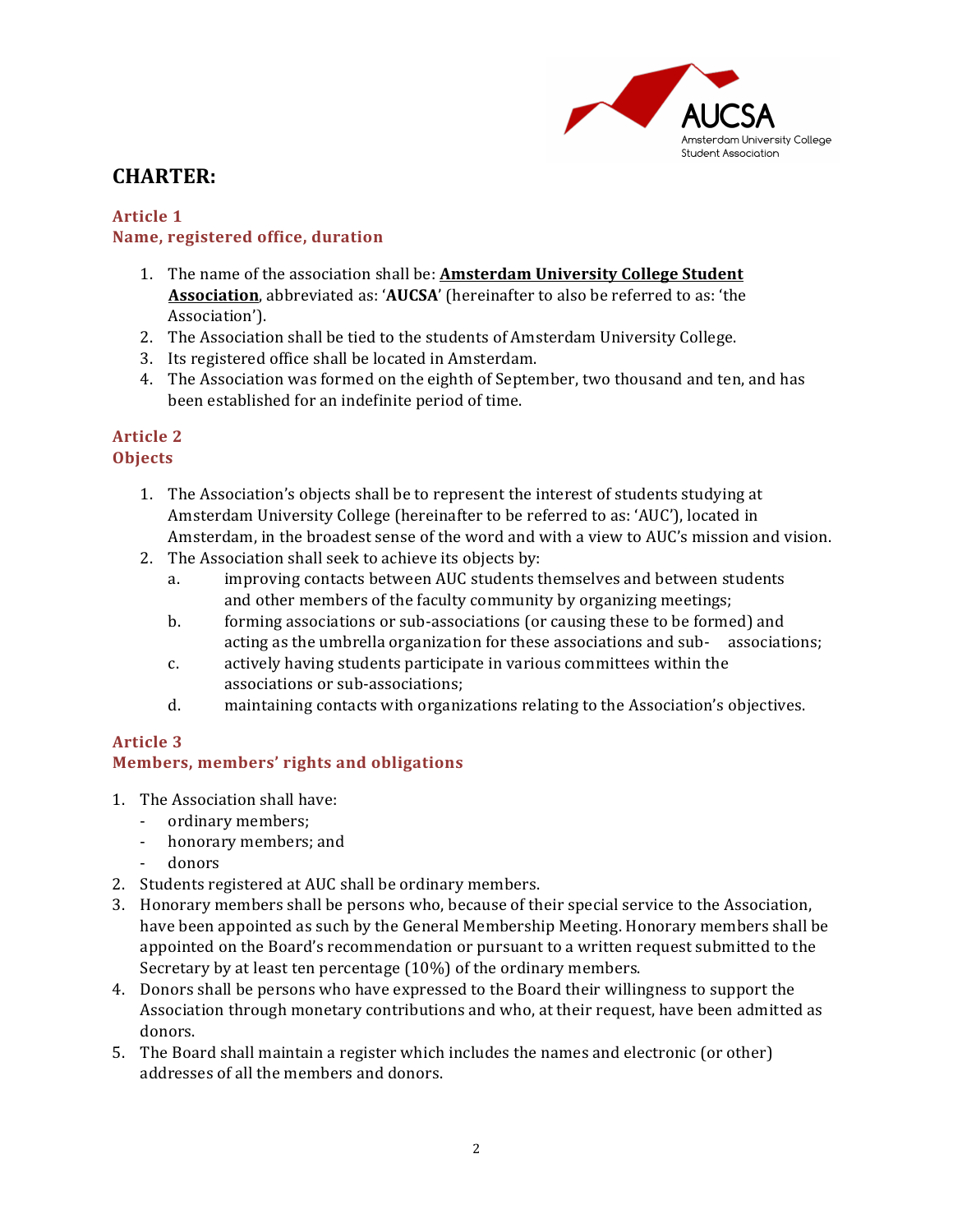

- 6. Members shall be entitled to participate in all of the Association's activities, unless the Board decides that participation in a certain activity shall be limited to a group of members to be determined by the Board.
- 7. Members shall have the obligations imposed on them under or pursuant to this Charter.

#### **Article 4 Membership and donorship**

- 1. The Board shall decide on the admission of members and donors.
- 2. Anv student registered at AUC shall automatically be a member of AUCSA, unless the student concerned objects to this.
- 3. Membership shall end:
	- a. upon the member's death
	- b. upon deregistration or termination of the study program at AUC;
	- c. upon resignation by the member;
	- d. upon termination of membership on the Association's behalf; or
	- e. upon removal.
- 4. Membership may be terminated on the Association's behalf:
	- a. if a member has ceased to fulfil the requirements for membership;
	- b. if he/she does not fulfil his/her requirements towards the Association; or
	- c. if the Association cannot reasonably be required to allow membership to continue.
- 5. A member may be removed if he/she acts contrary to the Association's Charter, regulations or resolutions, or unreasonably prejudices the Association.
- 6. The Board shall decide on the admission of donors.
- 7. If the Board decides not to admit a person as a donor, the General Meeting may still resolve to admit the person; the appeal against non-admission shall be provided for by regulation.
- 8. Donorship shall end:
	- a. upon the donor's death;
	- b. upon resignation by the donor;
	- c. upon termination of donorship on the Association's behalf; or
	- d. at the end of the financial year in which a donation was last made.
- 9. If membership ends during the course of a financial year, the entire annual fee shall nonetheless still be owed.
- 10. Further requirements for membership and donorship shall be provided for by regulation.

## Article 5

#### Funds, fees, financial year, annual accounts and audit

- 1. The Board shall be responsible for raising funds for the Association from:
	- a. the annual fees for donors and members;
	- b. contributions from supporters;
	- c. gifts, specific legacies and testamentary dispositions; and/or
	- d. any other income
- 2. Members and donors must pay an annual fee, which shall be determined by the General Meeting. Classification into categories and possible exemptions shall be provided for by regulation.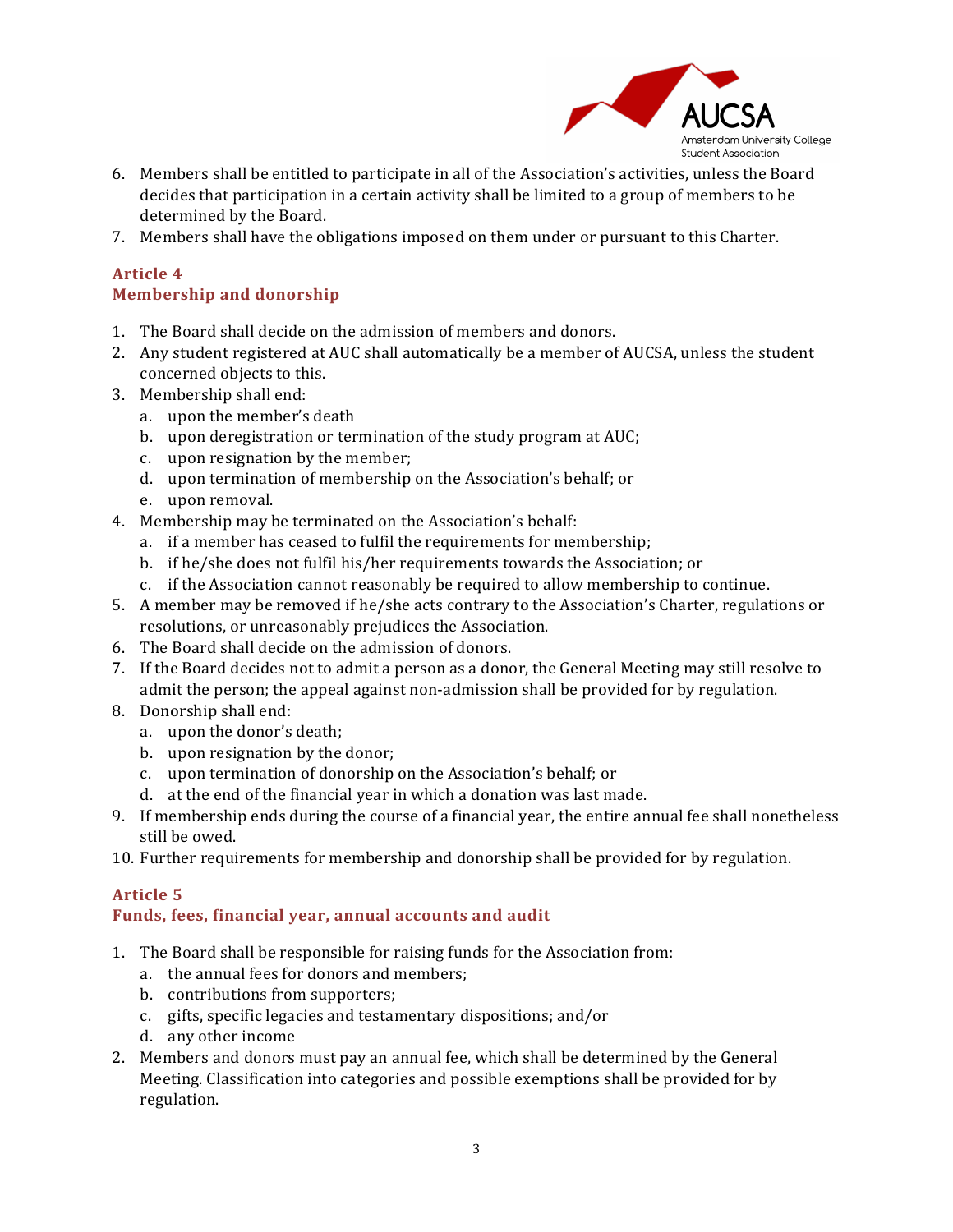

- 3. The association year shall also be the financial year, and shall run from the first of July to the thirtieth of June of the following year.
- 4. The membership year shall run from the date of admission to one year afterwards.
- 5. The Board must maintain such records concerning the Association's financial condition that its rights and obligations can be ascertained from these at any time.
- 6. The Board, in particular, the Treasurer, shall draw up the annual accounts each year within four months after the financial year ends. The annual accounts shall consist of a balance sheet, a statement of income and expenditure, and explanatory notes which also include the Treasurer's annual report.
- 7. Within six months after the financial year ends, except if this period is extended by the General Meeting, the Board shall issue an annual report at the General Meeting on the state of affairs within the Association and on the policy followed. It shall present the balance sheet and statement of income and expenditure with explanatory notes to the meeting for approval. The Board members; if one shall sign these documents or more of their signatures are missing, this shall be mentioned, stating the reasons. After the period ends, any one of the joint Board members may bring legal action to have them fulfil these obligations.
- 8. Each year, the General Meeting shall appoint a committee made up of at least two members who are not Board members. The committee shall audit the documents referred to in the second sentence of the previous paragraph, and shall issue a report of its findings to the General Meeting. The Board must furnish any information requested by the committee for its audit, show it, if desired, the cash in hand and securities, and make the Association's books, records and other data carriers available for inspection.
- 9. If the audit of the accounts and explanation requires specialized accounting knowledge, the Audit Committee may be assisted by an expert at the Association's expense.
- 10. Any committee member may be discharged from his/her position by the General Meeting at any time.
- 11. Adoption or approval of the annual report by the General Meeting shall not discharge the Board from liability for the policy followed.
- 12. The Board must keep the books, records and other data carriers referred to in this Article for seven years.
- 13. Except for the balance sheet and statement of income and expenditure put down in writing, data place on a data carrier may be transferred to and stored on another data carrier, provided the transfer occurs with the correct and complete reproduction of the data, and this data is available for the entire storage period and van be made readable within a reasonable period.

## **Article 6**

#### Board, election, termination of Board membership, suspension

- 1. The Board shall consist of at least three and at most seven persons. The General Meeting shall determine the number of Board members.
- 2. Board members shall be elected by the General Meeting, during which the function of chair, secretary and treasurer are also designated.
- 3. Board members shall be elected pursuant to one of more recommendations, which shall not be binding.
- 4. All other aspects of Board elections shall be provided for by regulation.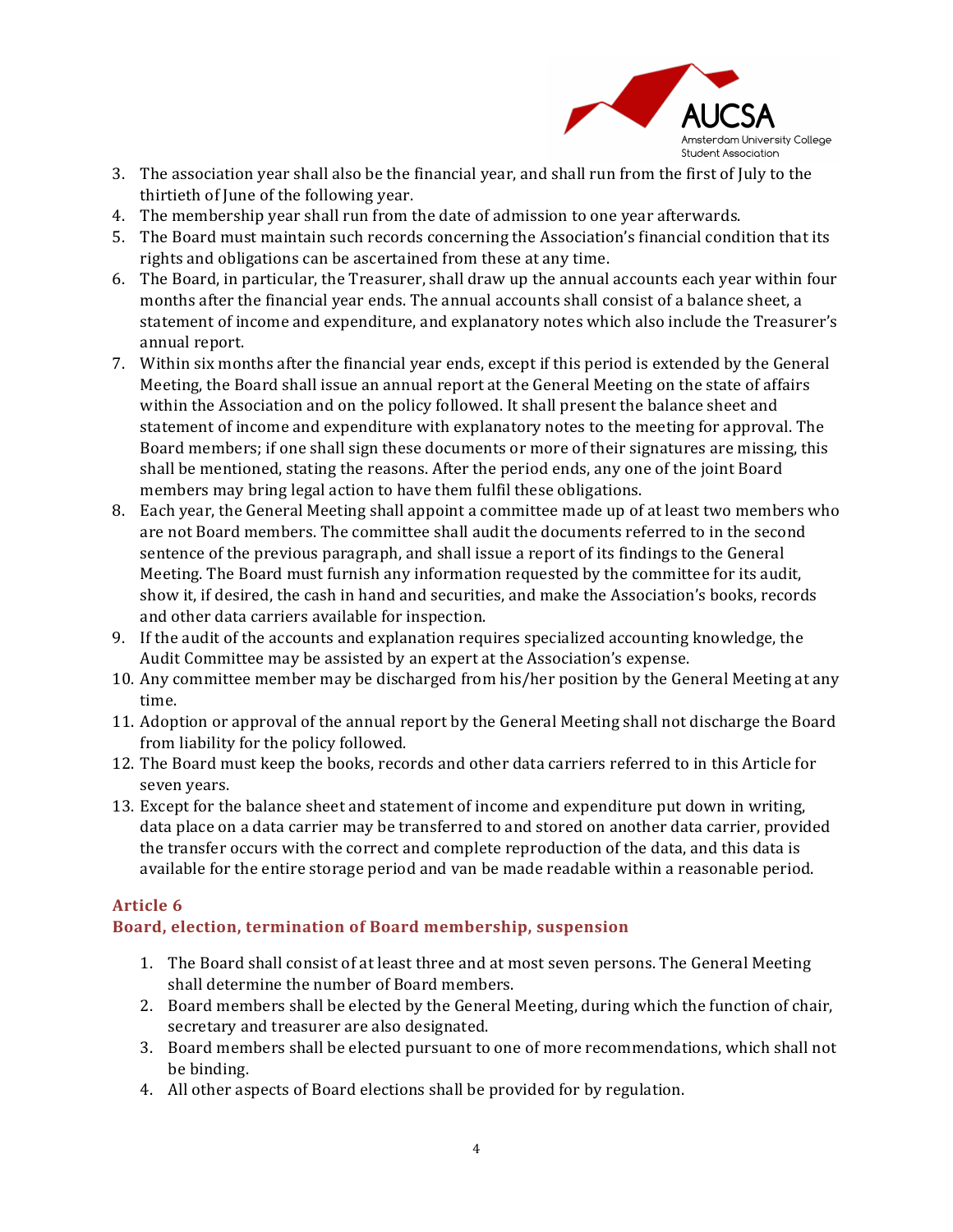

- 5. Even if elected for an indefinite period, a Board member may be suspended or dismissed by the General Meeting at any time.
- 6. A suspension which has not been followed by dismissal within three months shall end after this period had expired.
- 7. Board members shall be appointed for a one-year period, and may be reappointed for at most one year.
- 8. Board membership shall also end upon termination of membership in the Association or upon retirement by the General Meeting or by the Board member in question.
- 9. All other aspects of suspensions shall be provided for by regulation.

## **Article 7**

## **Governing Board and Executive Committee**

- 1. The Board shall designate a Chairperson, Secretary and Treasurer from among its members.
- 2. A Board member may hold more than one position, unless this concerns two positions in the Executive Committee.
- 3. The Chairperson, Secretary and Treasurer, or their replacements, shall, as long as they hold these positions, together constitute the Executive Committee.
- 4. All other aspects of the Board shall be provided for by regulation.

## **Article 8**

## **Board authority and representation**

- 1. The Board shall manage the Association.
- 2. If the number of Board members falls below the required minimum, the Board shall still have authority to act. The Board must, however, convene a General Meeting as soon as possible in which filling the vacancies discussed.
- 3. The Association may be represented by at least two Board members acting jointly.
- 4. Two or more Board members, or one of more third parties, shall also have authority to represent the Association, if and insofar as the persons concerned have been given a power of attorney by the Board; the aforementioned power of attorney must have been granted in writing and have been signed by two Board members.
- 5. The Treasurer shall independently have authority to dispose of bank and giro balances.
- 6. The Board may designate a Board member with independent authority to conclude sponsor contracts.
- 7. The Board shall not have authority to enter into agreements to acquire, dispose of or encumber property subject to registration, or to enter into agreements in which the Association binds itself as a surety or joint and several co-debtor, warrants performance by a third party or provides security for someone else's debts.
- 8. Testamentary dispositions may only be accepted subject to the benefit of an inventory.

#### **Article 9 General Meetings**

- 1. The General Meeting shall have all powers not assigned to the Board by law or this Charter.
- 2. Each year, no later than six months after the financial year ends, a General Meeting shall be held. This meeting shall discuss at least the following subjects: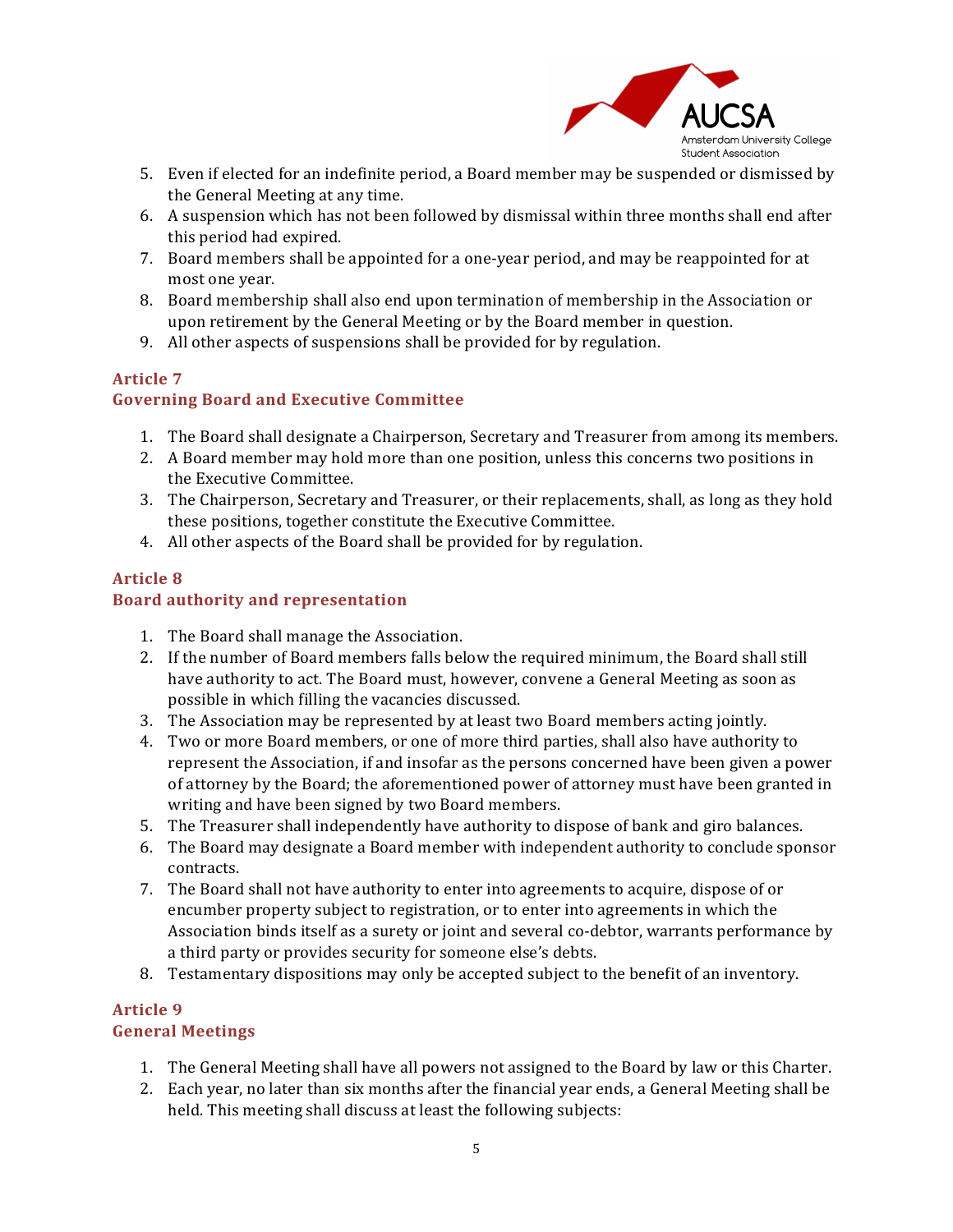

- the annual report, annual accounts and explanation with the Audit Committee's report.
- appointment of the Audit Committee for the following financial year;
- the budget for the current financial year;
- discharge of liability for the Board;
- filling of any vacancies; and
- proposals by the Board or members, announced in the notice convening the meeting.
- 3. Other General Meetings shall be held whenever the Board deems this desirable or at the request of at least such a number of members as are entitle to cast one-twentieth of the votes in the General Meeting.
- 4. Meetings shall be convened by posting a notice at the Association's address and by personal written notice to persons allowed to attend the meeting as provided for in Article 9.5, with a notice period of five business days. The notice shall indicate the location and time of the meeting, as well as the subjects to be discussed.

If a member agrees to this, the notice – provided it is readable and reproducible – may be sent electronically to the address indicated by him/her for this purpose.

- 5. The Association's members and donors shall be admitted to the General Meeting. Suspended members and suspended Board members shall not be admitted, unless the meeting involved their being heard or expressing their views concerning their suspension. The General Meeting shall decide whether to admit other persons.
- 6. Each Association member shall be entitled to cast one vote, provided he/she has not been suspended.
- 7. Honorary members and donors shall only have an advisory vote.
- 8. Each member may have his/her vote cast by another member holding a written proxy. A member may act as a proxy for at most two members.
- 9. All resolutions by the General Meeting shall be passed by an absolute majority of the votes validly cast, insofar as the law or this Charter does not require a larger majority.
- 10. For purposes of determining a majority, abstentions shall be counted.
- 11. As long as all members are present or represented in a General Meeting, valid resolutions may be passed, provided this occurs by unanimous vote, concerning any subjects raised  $$ hence, including a proposal to amend the Charter or to dissolve the Association -, even if there was no notice convening the meeting or this did not occur in the required manner or any other provision concerning convening and holding meetings or a related formality was not complied with.
- 12. All other aspects relating to the General Meeting, the notice convening the meeting and the decision-making in the meeting shall be provided for by regulation.

#### **Article 10**

#### **Committees and working groups**

- 1. Committees and working groups shall be formed, with their members being appointed by the Board or by the General Meeting
- 2. Committees and working groups shall have such tasks as provided for upon their formation.
- 3. Committees and working groups shall report on their actions of the Board two times a year.
- 4. All other aspects of committees and working groups shall be provided for by regulation.